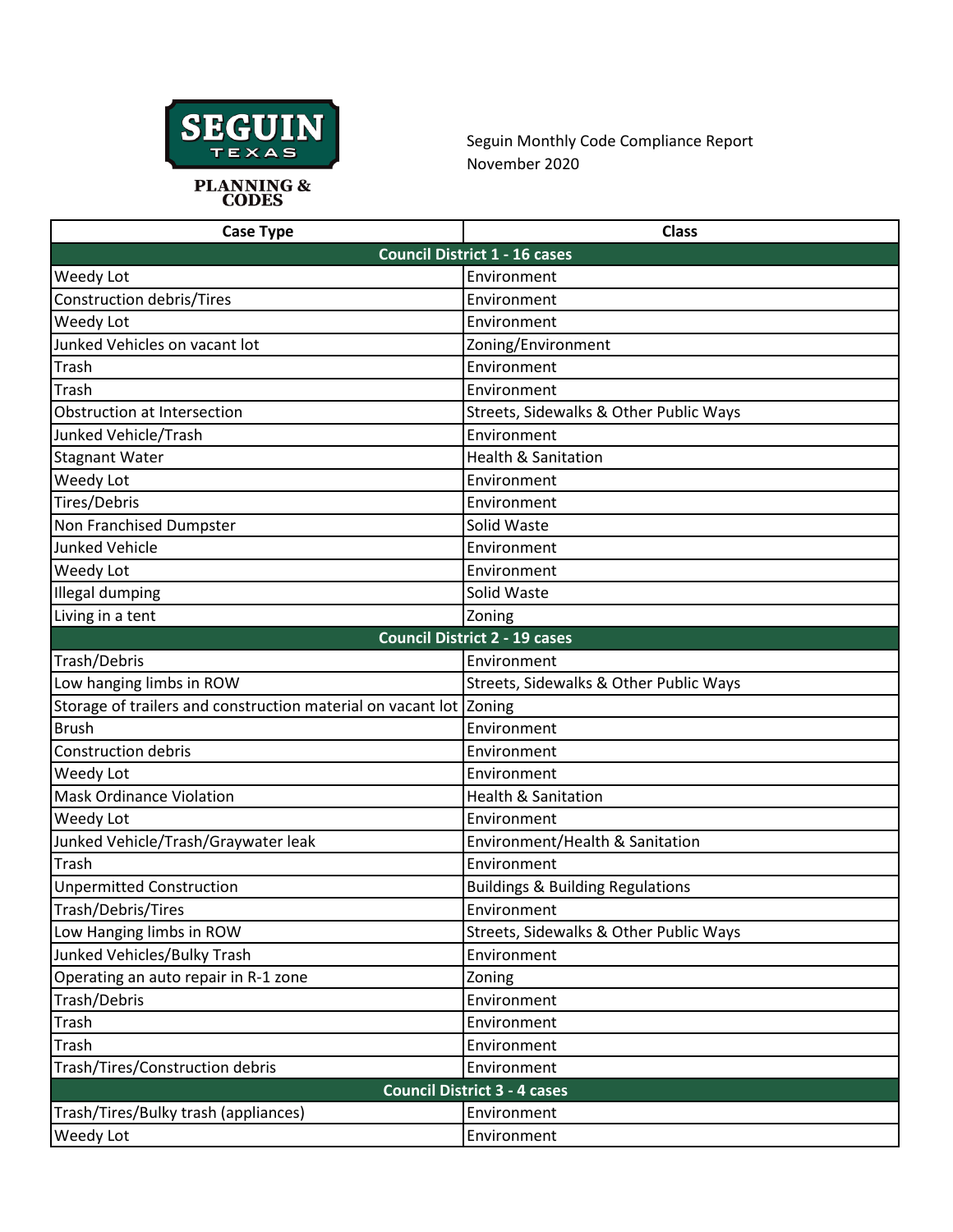| Dilapidated, burnt structure                    | <b>Buildings &amp; Building Regulations</b>             |  |
|-------------------------------------------------|---------------------------------------------------------|--|
| Unpermitted fence                               | <b>Buildings &amp; Building Regulations</b>             |  |
|                                                 | <b>Council District 4 - 14 cases</b>                    |  |
| Weedy Lot/Trash                                 | Environment                                             |  |
| Low hanging limbs in ROW                        | Streets, Sidewalks & Other Public Ways                  |  |
| Sewer backing up in apartment                   | <b>Health &amp; Sanitation</b>                          |  |
| <b>Bulky Trash/Tires</b>                        | Environment                                             |  |
| Weedy Lot                                       | Environment                                             |  |
| Weedy Lot                                       | Environment                                             |  |
| Junked Vehicle/Trash                            | Environment                                             |  |
| Unpermitted Shed/Junked Vehicle                 | <b>Buildings &amp; Building Regulations/Environment</b> |  |
| Large Commercial Truck in R-1 zone              | <b>Motor Vehicles &amp; Traffic</b>                     |  |
| <b>Junked Vehicle</b>                           | Environment                                             |  |
| Trash/Debris                                    | Environment                                             |  |
| Obstruction at Intersection (parked vehicles)   | <b>Motor Vehicles &amp; Traffic</b>                     |  |
| Potholes                                        | Streets, Sidewalks & Other Public Ways                  |  |
| Trash                                           | Environment                                             |  |
|                                                 | <b>Council District 5 - 6 cases</b>                     |  |
| Junked Vehicle/Trash/Debris                     | Environment                                             |  |
| <b>Junked Vehicle</b>                           | Environment                                             |  |
| Weedy Lot                                       | Environment                                             |  |
| Non Compliance - Social Distancing              | <b>Health &amp; Sanitation</b>                          |  |
| Unkempt dumpster                                | Environment                                             |  |
| Palm leaves in brush pile                       | Environment                                             |  |
| <b>Council District 6 - 6 cases</b>             |                                                         |  |
| Storage on vacant lot/Trash                     | Zoning/Environment                                      |  |
| Vehicle over 21 ft parked on residential street | <b>Motor Traffic &amp; Vehicles</b>                     |  |
| Storage of RV on vacant lot                     | Zoning                                                  |  |
| Unpermitted construction                        | <b>Buildings &amp; Building Regulations</b>             |  |
| Unpermitted construction                        | <b>Buildings &amp; Building Regulations</b>             |  |
| Weedy Lot                                       | Environment                                             |  |
| <b>Council District 7 - 13 cases</b>            |                                                         |  |
| Trash/Debris                                    | Environment                                             |  |
| Dilapidated, Fire-damaged structure             | <b>Buildings &amp; Building Regulations</b>             |  |
| Trash/Debris in alleyway                        | Environment                                             |  |
| Dilapidated, Fire-damaged structure             | <b>Buildings &amp; Building Regulations</b>             |  |
| Dilapidated porch                               | <b>Buildings &amp; Building Regulations</b>             |  |
| Trash/Debris/Vagrants                           | Environment                                             |  |
| Weedy Alleyway/Trash                            | Environment                                             |  |
| Weedy Alleyway/Trash                            | Environment                                             |  |
| Weedy Alleyway/Debris                           | Environment                                             |  |
| Trash from vagrants camping on property         | Environment                                             |  |
| Questions about demolition/asbestos             | <b>Buildings &amp; Building Regulations</b>             |  |
| <b>Mask Ordinance Violation</b>                 | <b>Health &amp; Sanitation</b>                          |  |
| Weedy Lot                                       | Environment                                             |  |
| <b>Council District 8 - 3 cases</b>             |                                                         |  |
| <b>Mask Ordinance Violation</b>                 | <b>Health &amp; Sanitation</b>                          |  |